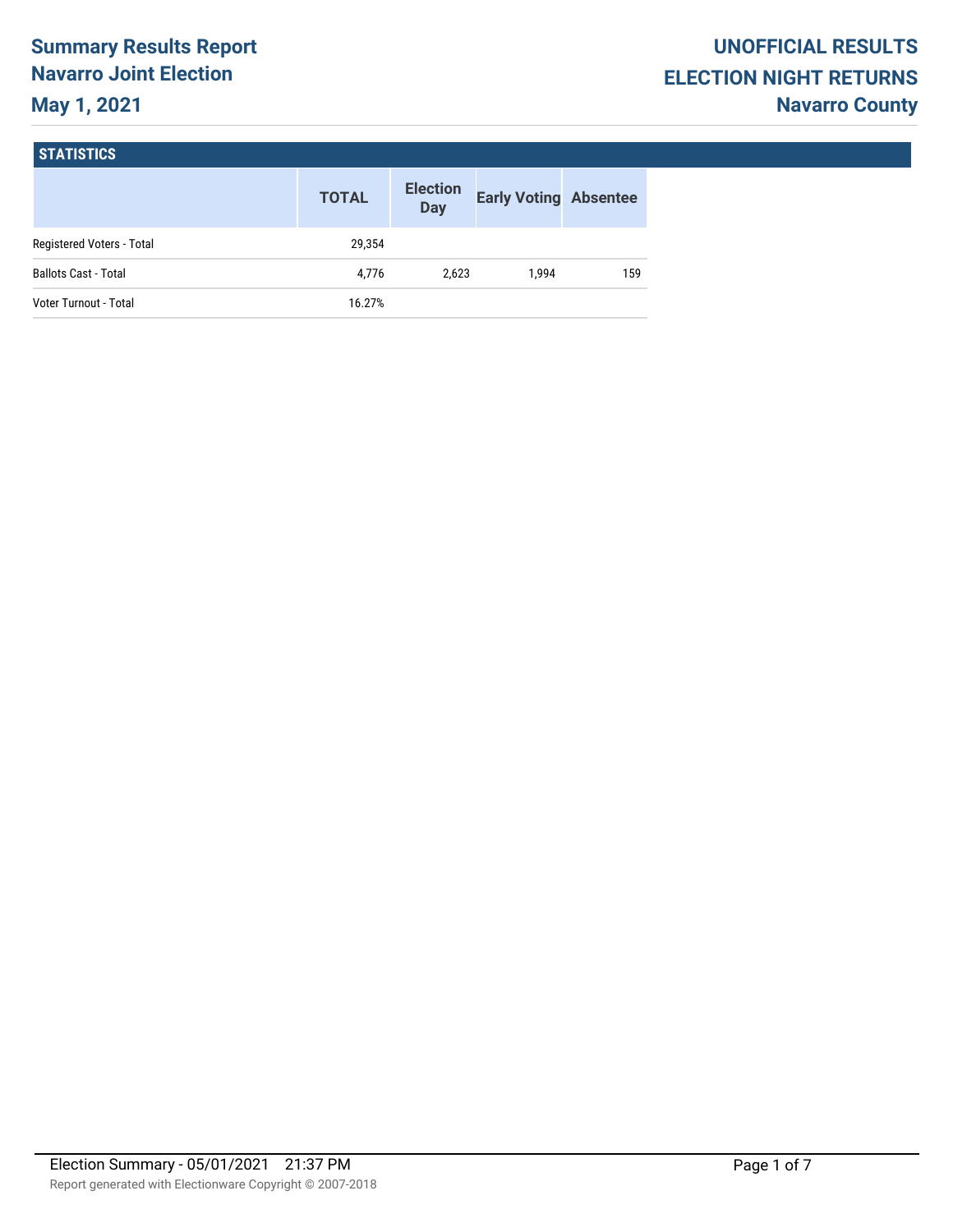# **United States Representative, District 6, Unexpired Term Countywide**

|                                       | <b>TOTAL</b> | VOTE %  | <b>Election</b><br><b>Day</b> | <b>Early Voting Absentee</b> |                |
|---------------------------------------|--------------|---------|-------------------------------|------------------------------|----------------|
| <b>REP Susan Wright</b>               | 1,389        | 29.52%  | 873                           | 472                          | 44             |
| <b>REP Brian Harrison</b>             | 920          | 19.55%  | 406                           | 476                          | 38             |
| REP Jake Ellzey                       | 688          | 14.62%  | 319                           | 342                          | 27             |
| DEM Jana Lynne Sanchez                | 378          | 8.03%   | 189                           | 175                          | 14             |
| REP Dan Rodimer                       | 177          | 3.76%   | 110                           | 63                           | 4              |
| <b>DEM Shawn Lassiter</b>             | 158          | 3.36%   | 108                           | 44                           | 6              |
| <b>REP Michael Wood</b>               | 155          | 3.29%   | 82                            | 68                           | 5              |
| REP Mike Egan                         | 154          | 3.27%   | 82                            | 69                           | 3              |
| REP John Anthony Castro               | 136          | 2.89%   | 75                            | 59                           | $\overline{2}$ |
| REP Sery Kim                          | 87           | 1.85%   | 46                            | 41                           | $\mathbf{0}$   |
| DEM Lydia Bean                        | 83           | 1.76%   | 34                            | 47                           | $\overline{2}$ |
| <b>DEM Tammy Allison</b>              | 81           | 1.72%   | 45                            | 35                           | $\mathbf{1}$   |
| DEM Brian K. Stephenson               | 62           | 1.32%   | 31                            | 31                           | 0              |
| <b>REP Michael Ballantine</b>         | 57           | 1.21%   | 40                            | 15                           | 2              |
| <b>DEM Patrick Moses</b>              | 34           | 0.72%   | 24                            | 8                            | $\overline{2}$ |
| <b>DEM Manuel Richard Salazar III</b> | 29           | 0.62%   | 14                            | 14                           | $\mathbf{1}$   |
| <b>LIB Phil Gray</b>                  | 25           | 0.53%   | 22                            | 3                            | $\mathbf{0}$   |
| DEM Daryl J. Eddings Sr.              | 22           | 0.47%   | 12                            | 10                           | $\mathbf{0}$   |
| <b>DEM Matt Hinterlong</b>            | 21           | 0.45%   | 16                            | 5                            | $\mathbf{0}$   |
| <b>IND Adrian Mizher</b>              | 21           | 0.45%   | 17                            | 3                            | $\mathbf{1}$   |
| REP Travis Rodermund                  | 13           | 0.28%   | 12                            | 1                            | $\mathbf{0}$   |
| <b>DEM Chris Suprun</b>               | 10           | 0.21%   | 8                             | $\overline{2}$               | 0              |
| REP Jenny Garcia Sharon               | 5            | 0.11%   | 3                             | $\overline{2}$               | $\Omega$       |
| <b>Total Votes Cast</b>               | 4,705        | 100.00% | 2,568                         | 1,985                        | 152            |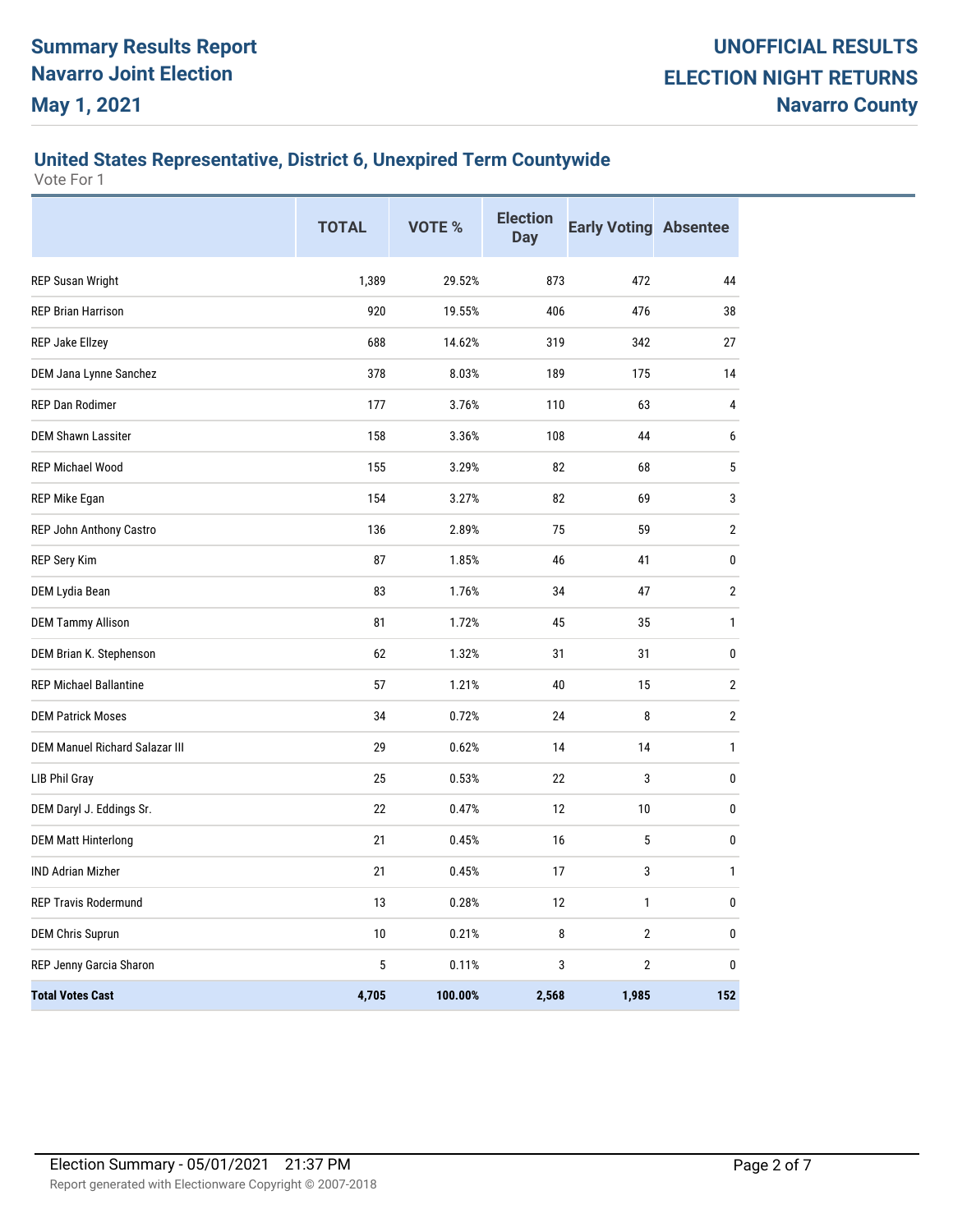**Councilmember City of Dawson**

Vote For 2

|                         | <b>TOTAL</b> | <b>VOTE %</b> | <b>Election</b><br><b>Day</b> | <b>Early Voting Absentee</b> |   |
|-------------------------|--------------|---------------|-------------------------------|------------------------------|---|
| Aaron Hogue             | 120          | 40.13%        | 109                           | 10                           |   |
| Barbara Leggett Adler   | 90           | 30.10%        | 79                            | 10                           |   |
| <b>Matthew Machner</b>  | 89           | 29.77%        | 83                            | 6                            | 0 |
| <b>Total Votes Cast</b> | 299          | 100.00%       | 271                           | 26                           |   |

## **Proposition A - City of Dawson, TX**

Vote For 1

|                         | <b>TOTAL</b> | <b>VOTE %</b> | Election<br>Day | <b>Early Voting Absentee</b> |  |
|-------------------------|--------------|---------------|-----------------|------------------------------|--|
| For                     | 84           | 50.30%        | 73              | 10                           |  |
| Against                 | 83           | 49.70%        | 78              | 4                            |  |
| <b>Total Votes Cast</b> | 167          | 100.00%       | 151             | 14                           |  |

## **Mayor City of Corsicana At Large**

Vote For 1

|                         | <b>TOTAL</b> | <b>VOTE %</b> | <b>Election</b><br>Day | <b>Early Voting Absentee</b> |    |
|-------------------------|--------------|---------------|------------------------|------------------------------|----|
| Don Denbow              | 1,388        | 100.00%       | 558                    | 775                          | 55 |
| <b>Total Votes Cast</b> | 1,388        | 100.00%       | 558                    | 775                          | 55 |

#### **Municipal Judge City of Corsicana At Large**

|                         | <b>TOTAL</b> | <b>VOTE %</b> | <b>Election</b><br>Day | <b>Early Voting Absentee</b> |    |
|-------------------------|--------------|---------------|------------------------|------------------------------|----|
| Cody Beauchamp          | 1,383        | 100.00%       | 552                    | 779                          | 52 |
| <b>Total Votes Cast</b> | 1,383        | 100.00%       | 552                    | 779                          | 52 |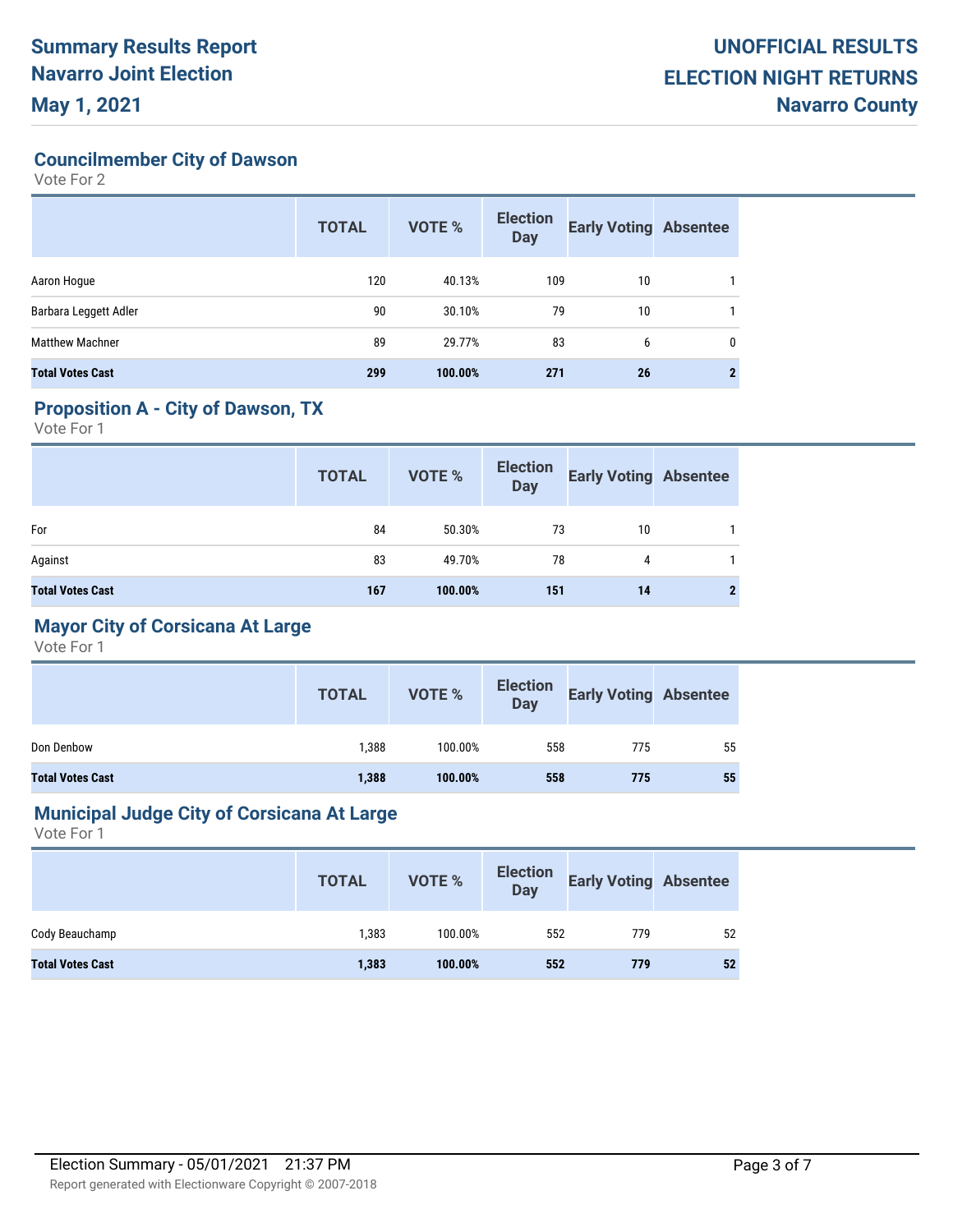## **City Attorney City of Corsicana At Large**

Vote For 1

|                         | <b>TOTAL</b> | VOTE %  | <b>Election</b><br><b>Day</b> | <b>Early Voting Absentee</b> |    |
|-------------------------|--------------|---------|-------------------------------|------------------------------|----|
| Kerri Anderson Donica   | 1.348        | 100.00% | 539                           | 761                          | 48 |
| <b>Total Votes Cast</b> | 1,348        | 100.00% | 539                           | 761                          | 48 |

#### **Council Member, Precinct III City of Corsicana Pct 3**

Vote For 1

|                         | <b>TOTAL</b> | <b>VOTE %</b> | <b>Election</b><br><b>Day</b> | <b>Early Voting Absentee</b> |    |
|-------------------------|--------------|---------------|-------------------------------|------------------------------|----|
| Chris Woolsey           | 219          | 63.29%        | 100                           | 111                          | 8  |
| Neal Green, Jr.         | 127          | 36.71%        | 50                            | 73                           | 4  |
| <b>Total Votes Cast</b> | 346          | 100.00%       | 150                           | 184                          | 12 |

#### **Council Member, Precinct IV City of Corsicana Pct 4**

Vote For 1

|                         | <b>TOTAL</b> | VOTE %  |     | Election<br>Day Early Voting Absentee |    |
|-------------------------|--------------|---------|-----|---------------------------------------|----|
| Jeffery G. Smith        | 647          | 100.00% | 253 | 370                                   | 24 |
| <b>Total Votes Cast</b> | 647          | 100.00% | 253 | 370                                   | 24 |

## **For Mayor City of Eureka**

|                         | <b>TOTAL</b> | <b>VOTE %</b> | <b>Election</b><br><b>Day</b> | <b>Early Voting Absentee</b> |                |
|-------------------------|--------------|---------------|-------------------------------|------------------------------|----------------|
| <b>Tammy Cantrell</b>   | 71           | 57.72%        | 57                            | 14                           | $\mathbf{0}$   |
| Pamela J. Mieth         | 52           | 42.28%        | 39                            | 11                           | $\mathfrak{p}$ |
| <b>Total Votes Cast</b> | 123          | 100.00%       | 96                            | 25                           | $\mathbf{2}$   |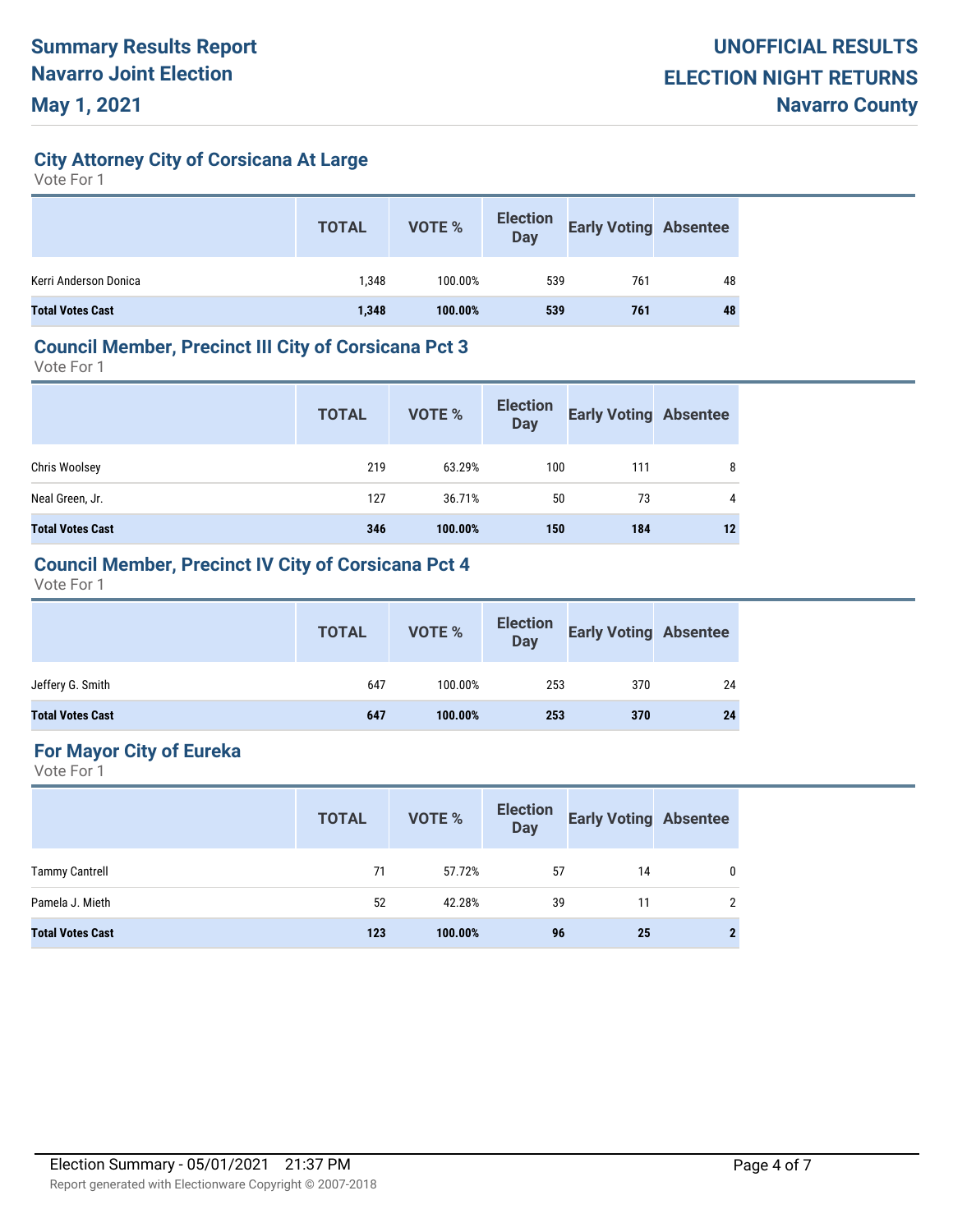**For Councilmember City of Eureka**

Vote For 2

|                         | <b>TOTAL</b> | <b>VOTE %</b> | <b>Election</b><br><b>Day</b> | <b>Early Voting Absentee</b> |  |
|-------------------------|--------------|---------------|-------------------------------|------------------------------|--|
| Mike Wisdom             | 111          | 59.68%        | 85                            | 24                           |  |
| Debra Childress         | 75           | 40.32%        | 58                            | 17                           |  |
| <b>Total Votes Cast</b> | 186          | 100.00%       | 143                           | 41                           |  |

## **Mayor City of Rice**

Vote For 1

|                         | <b>TOTAL</b> | <b>VOTE %</b> | <b>Election</b><br><b>Day</b> | <b>Early Voting Absentee</b> |   |
|-------------------------|--------------|---------------|-------------------------------|------------------------------|---|
| J. Nicole Jackson       | 75           | 74.26%        | 60                            | 13                           | 2 |
| Ratchnee France         | 26           | 25.74%        | 24                            | 2                            | 0 |
| <b>Total Votes Cast</b> | 101          | 100.00%       | 84                            | 15                           | 2 |

## **Alderman City of Rice**

Vote For 2

|                         | <b>TOTAL</b> | <b>VOTE %</b> | <b>Election</b><br><b>Day</b> | <b>Early Voting Absentee</b> |                 |
|-------------------------|--------------|---------------|-------------------------------|------------------------------|-----------------|
| Sheila Teague           | 56           | 29.47%        | 46                            | 10                           | 0               |
| Vickie Young            | 54           | 28.42%        | 43                            | 8                            | 3               |
| Robby Valdez            | 49           | 25.79%        | 44                            | 5                            | $\mathbf 0$     |
| Lennie Andrews Deagen   | 31           | 16.32%        | 23                            | 6                            | $\overline{2}$  |
| <b>Total Votes Cast</b> | 190          | 100.00%       | 156                           | 29                           | $5\phantom{.0}$ |

## **Mayor City of Goodlow**

|                         | <b>TOTAL</b> | <b>VOTE %</b> | <b>Election</b><br><b>Day</b> | <b>Early Voting Absentee</b> |                |
|-------------------------|--------------|---------------|-------------------------------|------------------------------|----------------|
| Nantambu Kambon         | 63           | 92.65%        | 52                            | 10                           |                |
| Wayne Owen              | 5            | 7.35%         | 3                             | 0                            | $\mathfrak{p}$ |
| <b>Total Votes Cast</b> | 68           | 100.00%       | 55                            | 10                           | 3              |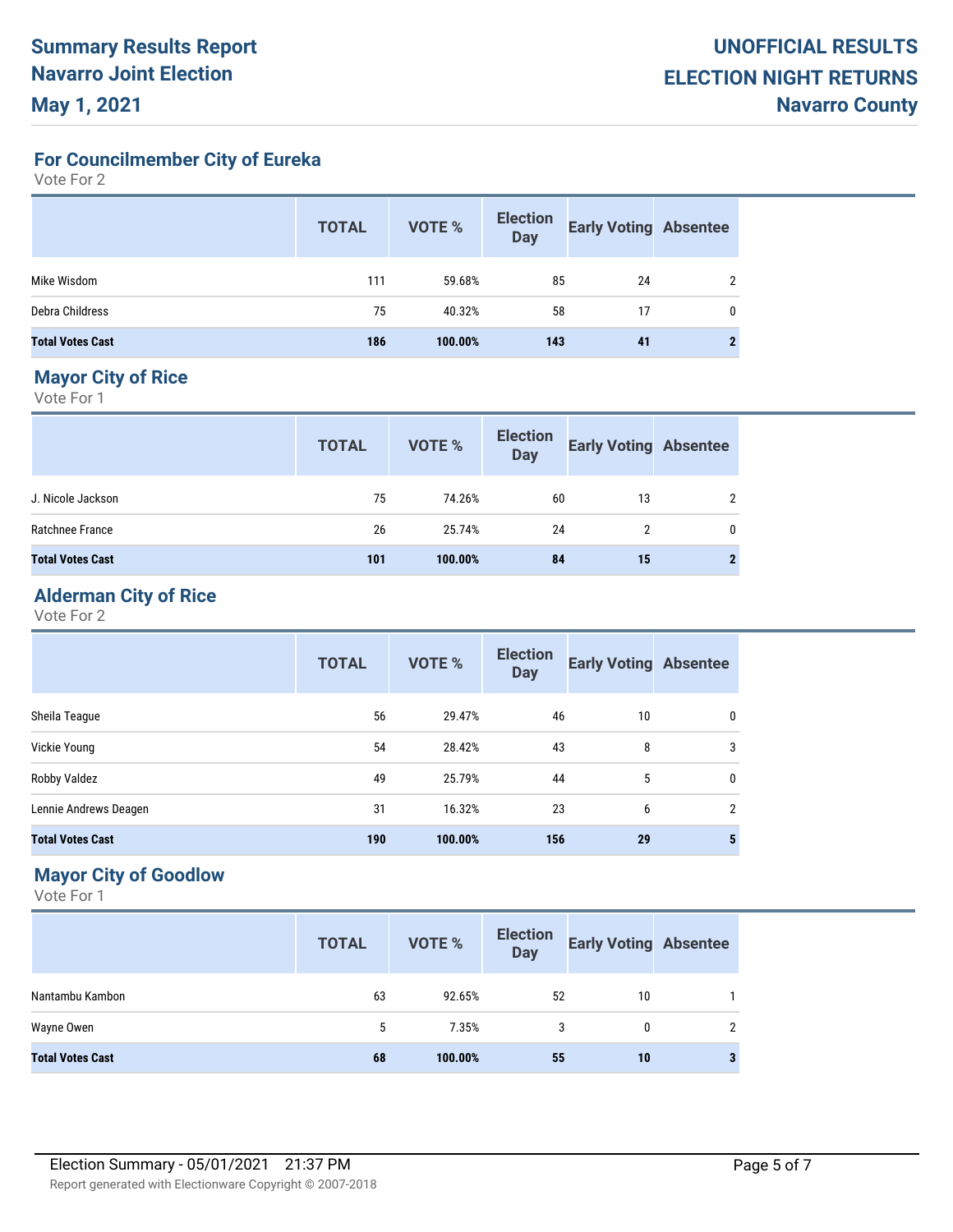# **Alderman City of Goodlow**

Vote For 2

|                         | <b>TOTAL</b> | <b>VOTE %</b> | <b>Election</b><br><b>Day</b> | <b>Early Voting Absentee</b> |                |
|-------------------------|--------------|---------------|-------------------------------|------------------------------|----------------|
| <b>Earnest Betts</b>    | 60           | 46.88%        | 48                            | 10                           | 2              |
| Eric Littleton          | 52           | 40.62%        | 44                            | 6                            | $\overline{2}$ |
| Jacklyn Copeland        | 16           | 12.50%        | 12                            | 3                            |                |
| <b>Total Votes Cast</b> | 128          | 100.00%       | 104                           | 19                           | 5              |

#### **Trustee Frost ISD**

Vote For 2

|                         | <b>TOTAL</b> | <b>VOTE %</b> | <b>Election</b><br><b>Day</b> | <b>Early Voting Absentee</b> |   |
|-------------------------|--------------|---------------|-------------------------------|------------------------------|---|
| Bryan Anderson          | 92           | 36.51%        | 73                            | 19                           | 0 |
| Dana "Moose" Williams   | 62           | 24.60%        | 48                            | 13                           |   |
| James Cagle             | 51           | 20.24%        | 38                            | 13                           | 0 |
| <b>Brian Caton</b>      | 47           | 18.65%        | 37                            | 10                           | 0 |
| <b>Total Votes Cast</b> | 252          | 100.00%       | 196                           | 55                           |   |

#### **Trustee Blooming Grove ISD**

|                         | <b>TOTAL</b> | <b>VOTE %</b> | <b>Election</b><br><b>Day</b> | <b>Early Voting Absentee</b> |                |
|-------------------------|--------------|---------------|-------------------------------|------------------------------|----------------|
| Danika Watson           | 360          | 24.21%        | 221                           | 133                          | 6              |
| Lee Grounds             | 335          | 22.53%        | 211                           | 120                          | 4              |
| <b>Shane Richards</b>   | 335          | 22.53%        | 222                           | 111                          | $\overline{2}$ |
| Micah C. Haden          | 244          | 16.41%        | 159                           | 75                           | 10             |
| Thomas (T.C.) Lawhon    | 118          | 7.94%         | 75                            | 42                           | $\mathbf{1}$   |
| Mary Spence             | 95           | 6.39%         | 52                            | 40                           | 3              |
| <b>Total Votes Cast</b> | 1,487        | 100.00%       | 940                           | 521                          | 26             |